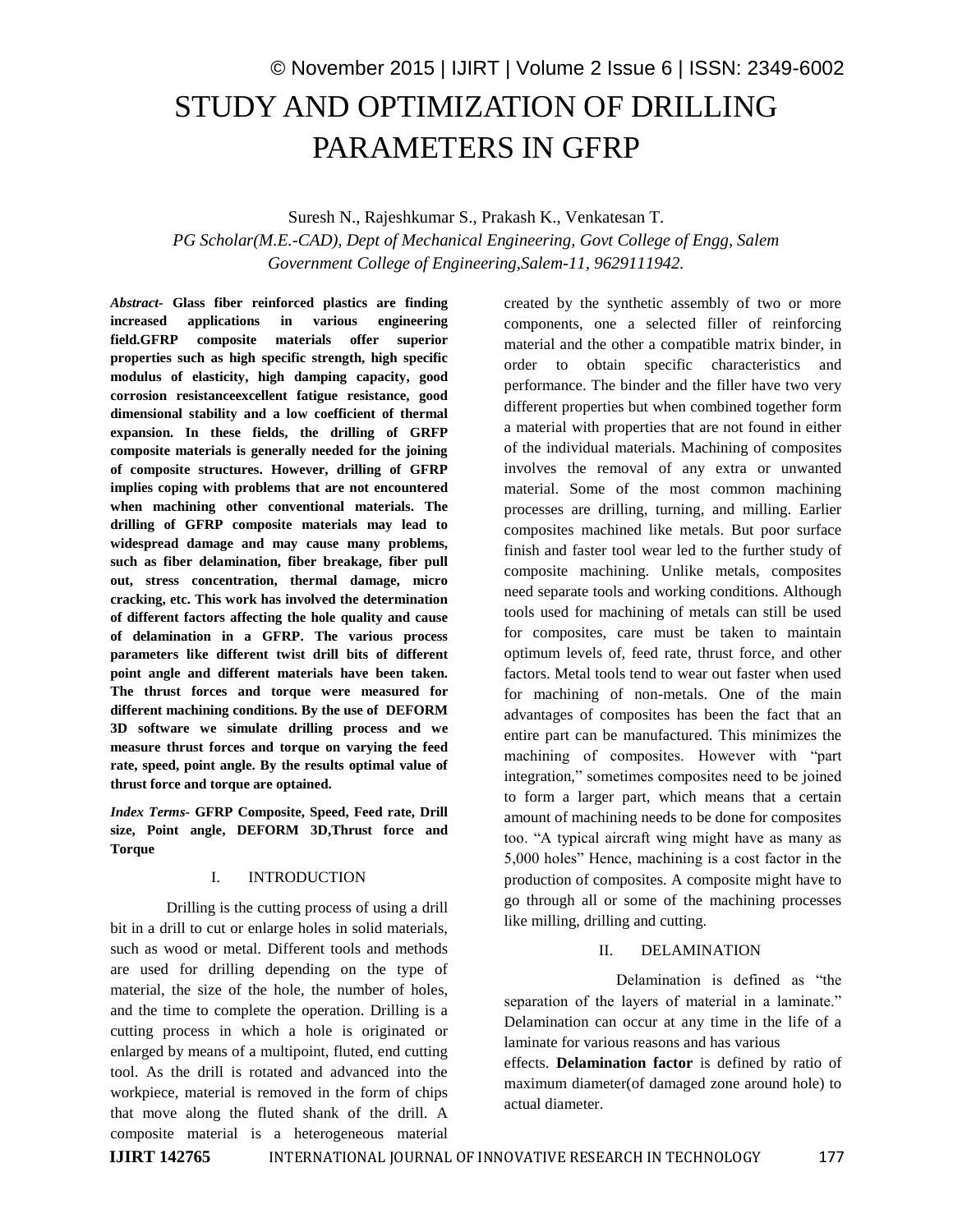**Delamination factor = D max/D actual**

Where

**D max** is damaged diameter around the hole **D actual** real diameter to be drilled



## III. SPECIMEN

Composite laminates are made from crossply glass fiber. The reinforcement was in the form of E-glass fiber tape and the matrix was Epoxy resin. The specimen plates are cut into same pieces of dimension 14cm×12 cm.10 layered lamina make the plate thickness of 5mm.Fiber volume fraction is 0.56– 0.60 and specimen having density valued 3.6-3.8 gm/m3.

Table 3.1: Different properties of specimen material (GFRP)

| 75 GPa  |
|---------|
| 560 MPa |
|         |
| 13 GPa  |
| 5.0 GPa |
| 0.3     |
| 37 MPa  |
|         |
|         |

#### IV. DRILL BIT

High speed steel (HSS) is a form of tool steel; HSS bits are hard, and much more resistant to heat than high carbon steel. They can be used to drill metal, hardwood, and most other materials at greater cutting speeds than carbon steel bits, and have largely replaced carbon steels.

The hardness of an HSS drill bit allows for drilling at high speeds, yields better results and avoids overheating of both the bit and the material being drilled.

**HSS composition** 5.60- 6.40% Tungsten; 5.60- 6.40% Molybdenum; 5.0 to 7.0% Cobalt 1.20 - 1.40% carbon; 0.50% Manganese; 1.00% maximum

Silicon; 3.5 to 4.5% Chromium; 2.25-2.75% Vanadium

# V. VARIOUS INPUT PARAMETERS

- 1. Point angle
- 2. Feed rate
- 3. Speed

After research it has been found that above are important input parameters for studying Thrust forces and Torque. After literature review three main input parameters are Speed, Feed Rate, Point Angle are used for experimentation. Three type of point angle, spindle speed, and feed rate has beed used for experimentation. The specimen is made of Glass fiber reinforced plastic. The reinforcement was in the form of E-glass fiber tape and the matrix was Epoxy resin. The standard high-speed steel, twist drill of 10 mm diameter with different point angles was used in the present investigation.

## VI. DESIGN OF EXPERIMENT

The objective of this research work is to study the effect of different parameters such as point angle, feed rate and speed for this design models have been prepared by choosing three levels:

- Three levels of point angles have been used.
- Three levels of feed rate have been used.
- Three levels of speed have been used.
- The two most important outputs are thrust

force and torque for this research work has been Analyzed . The effect of the variation in input process parameter will be studied on these two Response parameters and the experimental data will be analyzed as per Taguchi method to find out the optimum machining condition.

# **SELECTION OF ORTHOGONAL ARRAY & PARAMETER ASSIGNMENT**

In this experiment, there are three parameters at three levels each. L27 (3\*3) has been used for this experiment. Taguchi design for experimentation by applying L27 orthogonal array by taking three levels for each factor

Table 7.1 input parameters

| Control | Unit   | Level | Level | Level |
|---------|--------|-------|-------|-------|
| Factor  |        |       |       |       |
| Point   | Degree | 90    | 104   | 118   |
| angle   |        |       |       |       |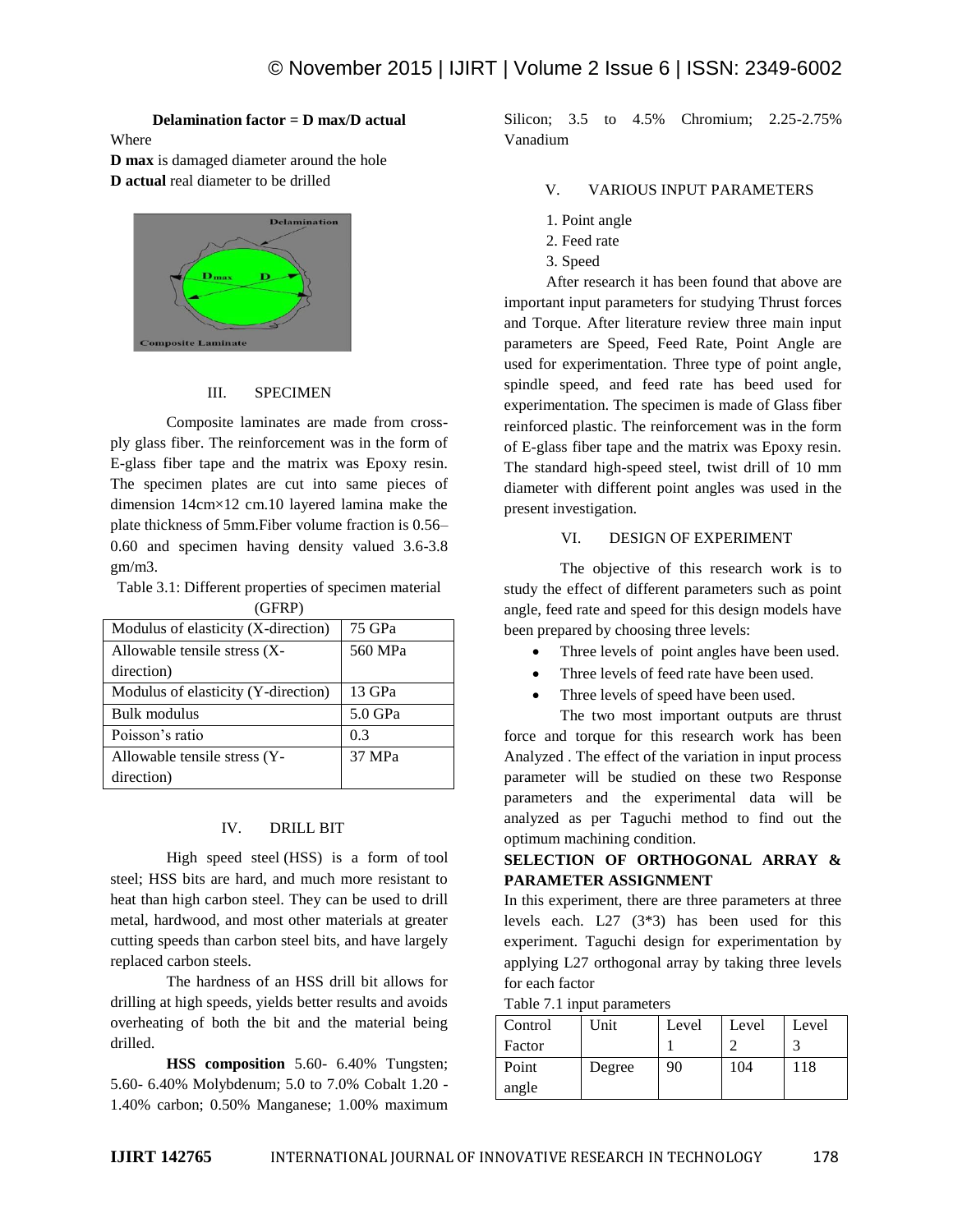| Feed  | Rev/Min    | 0.1 | 0.2  | 0.3  |
|-------|------------|-----|------|------|
| Speed | <b>RPM</b> | 600 | 1200 | 1800 |

#### VII. DEFORM 3D SOFTWARE

DEFORM-3D is a powerful process simulation system designed to analyze the threedimensional (3D) flow of complex metal forming processes. DEFORM-3D is a practical and efficient tool to predict the material flow in industrial forming operations without the cost and delay of shop trials.

For point angle 118° the factors need to be considers are drill diameter 10 mm, helix angle 30°, and web thickness (k) 0.9 mm. Modeling the chisel edge angle and the relief angle proved to be the most difficult to model and are very important features to model drilling simulations properly.

#### VIII. BOUNDRY CONDITIONS

The boundary conditions for drilling are straight forward. The edges of the workpiece are fixed in all directions. The drill bit will have a rotational velocity and a feed rate. Other parameters can be specified such as downward force and spring loaded die force, but these are usually unnecessary. The heat exchange with the environment is defined. This heat exchange is usually small because the drilling process happens very quickly.

# IX. DRILL BIT AFTER MESHING





Fig 9.2 104° point angle drill bit



Fig 9.3 90° point angle drill bit

## X. SIMULATION PROCESS

The DEFORM drilling simulations, when analyzed, will show many important features. By simulating these drilling operations, many different tool geometries can be investigated without actually making the drill bits. Different workpieces can be investigated as well.



Simulation process were carried out for various point angle,feed rate and spindle speed as already prescribed in input parameters table.

## XI. RESULT AND DISCUSSION

The result has been taken for three various point angles. The point angles are 90°, 104°, and 118°. In first set of result for particular point angle **thrust force** are calculated by varying speed and feed rate.



Fig 11.1 Thrust force for 90° point angle drill bit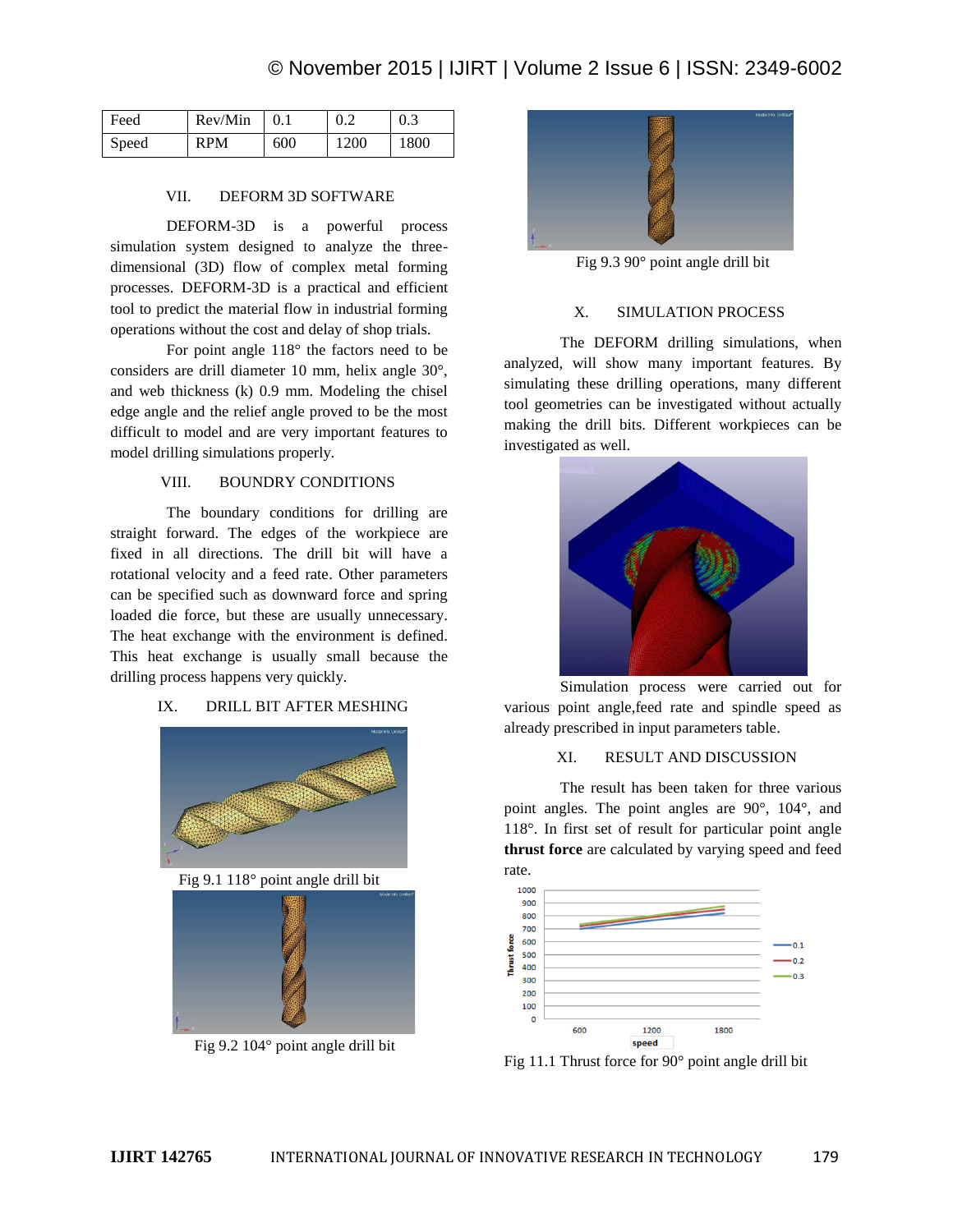

Fig 11.2 Thrust force for 104° point angle drill bit



Fig 11.3 Thrust force for 118° point angle drill bit

The torque is calculated by varying the speed and cutting feed rate in a particular point angle. The speed varied from 600 to 1800 with the interval of 600. And the considerable feed rates are 0.1, 0.2, and 0.3.



Fig 11.4 Torque for 90° point angle drill bit







Fig 11.6 Torque for 118° point angle drill bit

# XII. CONCLUSION

A drilling tool has been designed in CATIA and thrust force and torque acting on the drilling tool has been obtained by simulating the designed tool in DEFORM 3D FEA Simulation. The thrust force increased with increasing the cutting speed and feed. In torque the effect of changing feed rate increased the torque. The torque value is more at higher speeds compared to that at lower speeds.

# **REFERENCES**

- 1 Ali Faraz, DirkBiermann, KlausWeinert, "Cutting edge rounding: An innovative tool wear criterion in drilling CFRP composite laminates" International Journal of Machine Tools & Manufacture 49 (2009) 1185–1196.
- 2 S. Jayabal, U. Natarajan, "Optimization of thrust force, torque, and tool wear in drilling of coir fiber-reinforced composites using Nelder–Mead and genetic algorithm methods" Int J Adv Manuf Technol (2010) 51:371–381.
- 3 R. Vimal Sam Singh, B.Latha, and V.S.Senthilkumar "Modeling and Analysis of Thrust Force and Torque in Drilling GFRP Composites by Multi-Facet Drill Using Fuzzy Logic" International Journal of Recent Trends in Engineering, Vol. 1, No. 5, May 2009.
- 4 L.M.P. Durão, D.J.S. Gonçalves, J.M.R.S. Tavares, V.H.C. Albuquerque, A.T. Marques and A.M. Baptista "Drilling of Carbon Fiber Reinforced Laminates – a Comparative Analysis of Five Different Drills on Thrust Force, Roughness and Delamination" Materials Science Forum Vols. 636-637 (2010) pp 206-213